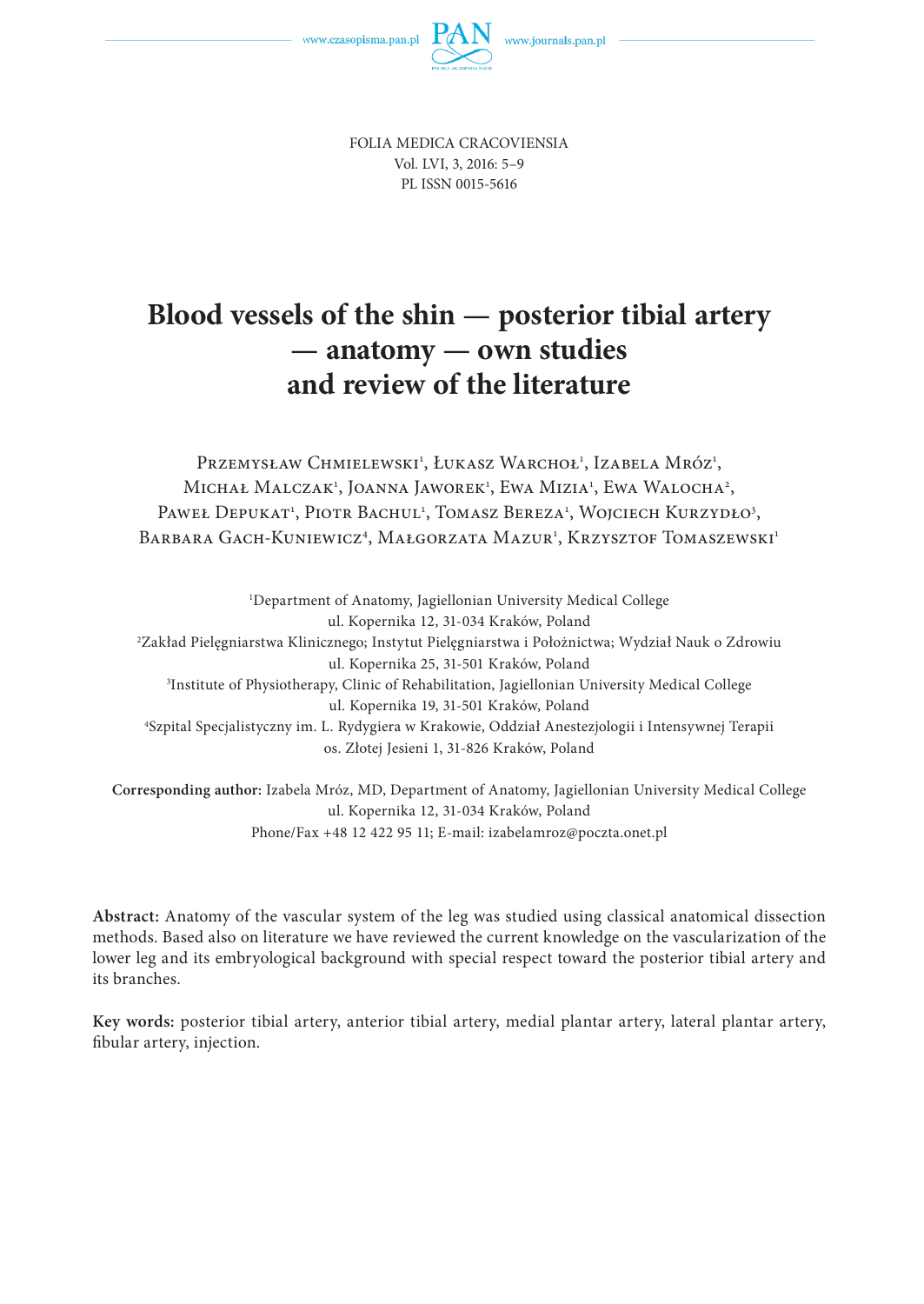## **Introduction**

Posterior tibial artery originates in the popliteal fossa as relatively stronger branch of the popliteal artery and is assumed usually as a main continuation of its trunk. At the level of soleal line of tibia soleus muscle creates the tendinous arch which demarcates beginning of this artery. The vessel ends in the vicinity of its entrance into the medial malleolar canal or inside it between the superficial and deep layers of the flexor retinaculum (this place is marked by the concavity on the medial aspect of calcaneus). Quite commonly posterior tibial artery enters canal being still subdivided into medial and lateral plantar arteries. The artery runs downwards along the deep layer of flexors of the shin covered by the deep lamina of crural fascia and triceps surae muscle. Its position with respect to surrounding muscles usually differs depending on the level. In its upper portion it is localized on the tibialis posterior muscle, however when the belly of the flexor hallucis longus overlies the previous muscle, the artery enters the groove limited medially by flexor digitorum longus and laterally flexor hallucis longus. In the lower half of the shin artery goes more superficially then in the upper because triceps surae becomes Achilles tendon. It lies quite superficially and is one out of four arteries in the lower limb used for pulse inspection. Above the medial ankle posterior tibial artery runs medial to the Achilles tendon and is covered by superficial and deep lamina of crural fascia and small amount of fat tissue. It preserves its superficial location until its entrance into the medial malleolar canal where it is positioned between tendons of tibialis posterior and flexor digitorum longus on one side (posterior to them) and tendon of flexor hallucis longus (anterior to it) and here one can easily palpate it. Posterior tibial artery is accompanied by two veins and tibial nerve, which in upper portion of its course is placed lateral to the vessels and next beneath an arch of the soleus muscle it is moved slightly medial. In the end the nerve crosses vascular structures and runs to their lateral aspect achieving this way the level of the medial ankle. In the lower shin artery runs anterior and embraces the medial malleolus running to the medial side of calcaneus, where it gives off its terminal branches — the lateral and the medial plantar arteries. Branches and further details on the course were reported in [1, 2].

## **Material and methods**

Material and methodology was described in a previously published study [1]. 50 lower limbs of adult cadavers of both sexes, aged 36 to 76. obtained from autopsies in the Department of Forensic Medicine JU CM were dissected. The study was approved by local Bioethical Committee (KBET/167/B/2009).

The whole material was divided into four age groups [1].

To visualize the vessels visible, posterior aspect of the shin was sectioned in the median sagittal plane of the leg (from popliteal fossa till Achilles tendon), to dissect muscles of the posterior group of the leg. Next muscles of the superficial layer of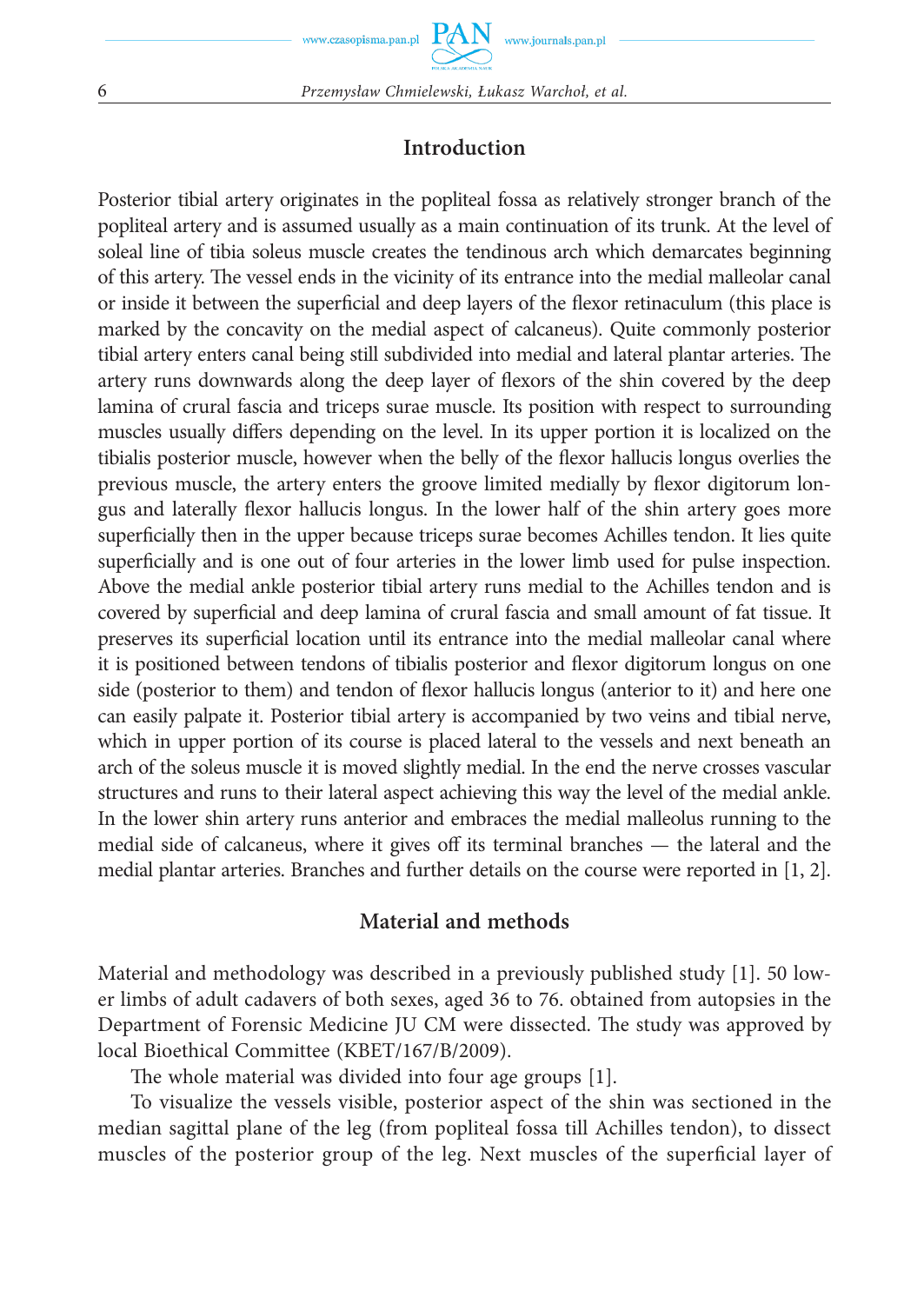

posterior group (gastrocnemius and soleus) were sectioned transversely and gently removed to show the main branches of the popliteal artery (anterior and posterior tibial) and study their course. Subsequently the popliteal vessels were injected with a water solution of acrylic emulsion Liquitex R (Binney and Smith, USA) [3]. This filling allowed to make even minute vessels visible what was used in our department in some previous studies  $[4, 5]$ . After injection the specimens were placed for 24 hrs in containers with formalin for solidification of the mass. Next material was inspected according to extravasations and then gently dissected. Thus obtained specimens were examined both according to number and type of branches, course of the main arteries and possible variations.

## **Results and discussion**

Posterior tibial artery is a branch of the popliteal artery which begins at the level of tendinous arch of the soleus muscle. In our studies it was present in 100%. It ends opposite the entrance to medial malleolar canal or within this canal by dividing into medial and lateral plantar arteries. In the lower shin it runs anterior enfolding medial malleolus from behind. Posterior tibial artery gave off several branches during its course. The main and strong branch was fibular artery. The posterior tibial artery may be underdeveloped or absent — then plantar arteries originate from fibular artery. According to Adachi [6] it may be absent in 2% (10 cases for 486 specimens). Dubreuil-Chambardel [7] did not find such case (complete absence) in his studies. Day and Orme [8] found in their studies 0.8% of hypoplastic posterior tibial artery. Piral *et al.* [9] described a case where posterior tibial artery was absent. Also Zwass and Abdelwahab [10] reported a case where posterior tibial artery was absent and the plantar arteries originated from fibular artery. Similarly Jiji *et al.* [11] reported a case of hypoplastic posterior tibial artery, while enlarged fibular artery ended as lateral plantar. In such case fibular artery replaces posterior tibial thus providing blood supply to the sole of the foot [12]. Also Kil and Jung [13] reported a case of hypoplastic or completely absent posterior tibial artery  $(5.1\%)$  — being substituted by fibular artery.

A case where posterior tibial artery was aplastic or absent was described by Mavili *et al.*  $[14]$  — in such case distal leg is supplied by fibular artery only.

| Author       | Frequency (%) |
|--------------|---------------|
| Adachi       | 2.0           |
| Day and Orme | 0.8           |
| Kil and Jung | 5.1           |
| Our studies  | 0.0           |

**Table 1.** Frequency of absent or hypoplastic posterior tibial artery.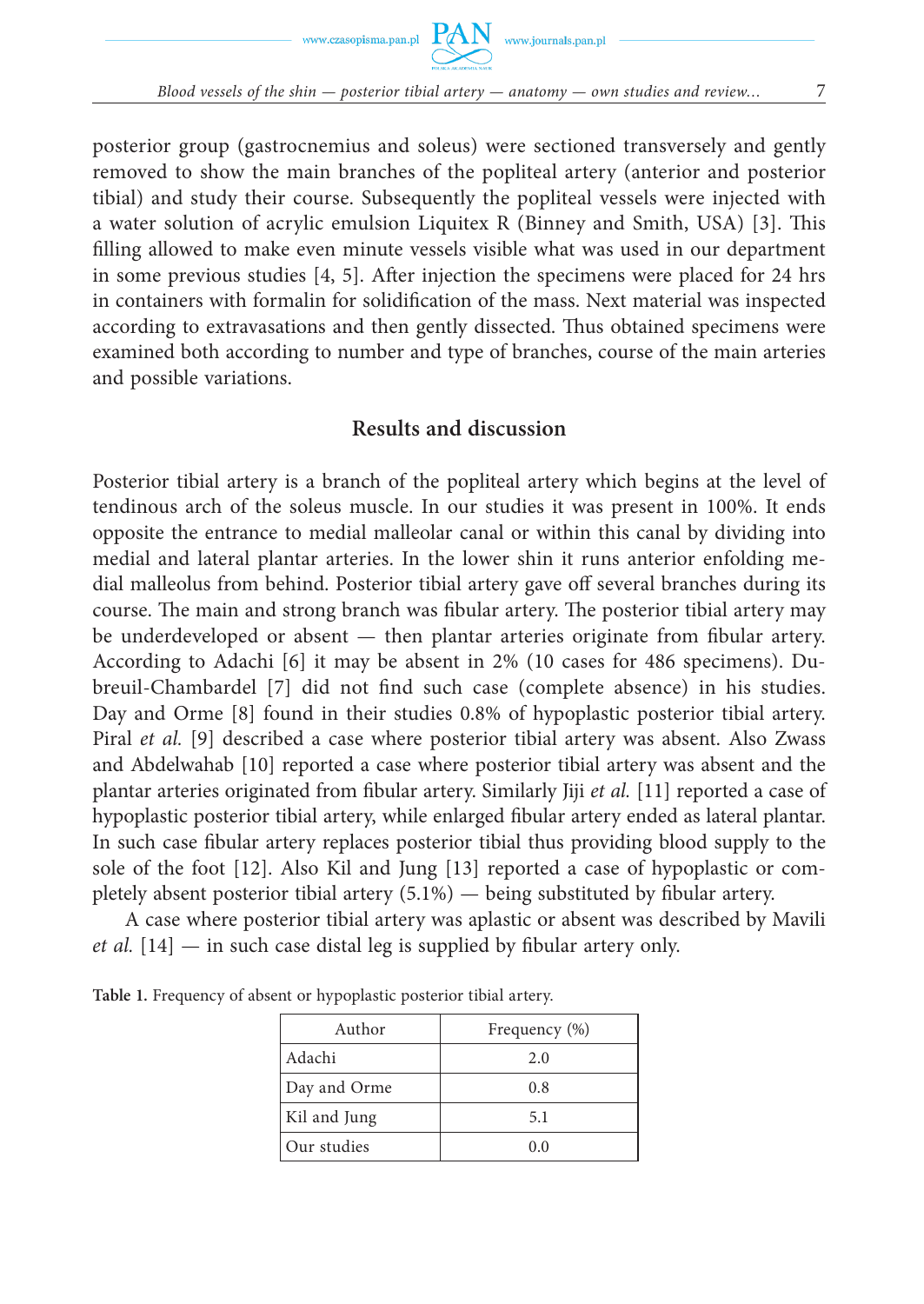Usually posterior tibial artery is of greater caliber than fibular, but certain cases occur when proportions are reversed — i.e. Ozgur *et al.* [15] proved such situation in 42.5% cases. Similar report was given by Yldiz *et al.* [16]. In our studies it was posterior tibial artery of greater caliber but in 4% of cases fibular artery was larger. It was denoted mostly in these cases where anterior tibial artery was absent or reduced.

Absent or hypoplastic posterior tibial artery occurs then in 0.8–5.1%.

Fibular artery originated from the posterior tibial below the fibular neck (about 5 cm below bifurcation of the popliteal artery). It is located deep in the flexor chamber. It runs initially toward fibula over posterior tibial muscle, next descends downward along medial surface of fibula between tibialis posterior and flexor hallucis longus muscles. Lower portion adheres to interosseous membrane, and next to inferior tibiofibular joint [2], giving off calcaneal branches. Branches given off by fibular artery are: muscular (supplying soleus, tibialis posterior, flexor hallucis longus and fibular muscles), nutrient fibular artery, perforating branch (pierces interosseous membrane below inferior tibiofibular joint) which courses anteriorly and anastomoses with anterior lateral malleolar artery, communicating branch (which originates below the tendon of flexor hallucis longus and runs transversely to posterior tibial artery, anastomosing with it). Ending branches of the fibular artery are calcaneal branches.

Quite commonly fibular artery is bigger than posterior tibial  $-$  we have seen that in recent studies in 4% of cases.

Fibular artery is quite stable vessel contrary to posterior tibial artery which is commonly reduced (Adachi [6] in 8.5% of Caucasians and 5% in Japanese) or completely absent. It may be of lesser caliber. Dubreuil-Chambardel [7] did not find such case when artery is absent, while Edwards [17] reported a case where both perforating branch, and posterior lateral malleolar branch were absent.

In case of absence of the posterior tibial artery or hypoplasticity of its distal fragment, fibular artery may give off plantar arteries, which are usually ending branches of the posterior tibial artery. Such occurrence was described by Zwass and Abdelwahab [10], Kutoglu *et al.* [18], Jiji *et al.* [11].

## **Conflict of interest**

None declared.

#### **References**

 <sup>1.</sup> *Mróz I., Kielczewski S., Pawlicki D., Kurzydło W., Bachul P., Konarska M., Bereza T., Walocha K., Kaythampillai L.N., Depukat P., Pasternak A., Bonczar T., Chmielewski P., Mizia E., Skrzat J., Mazur M., Warchoł Ł., Tomaszewski K.*: Blood vessels of the shin — anterior tibial artery anatomy and embryology — own studies and review of the literature. Fol Med Cracov. 2016; 1: 33–47.